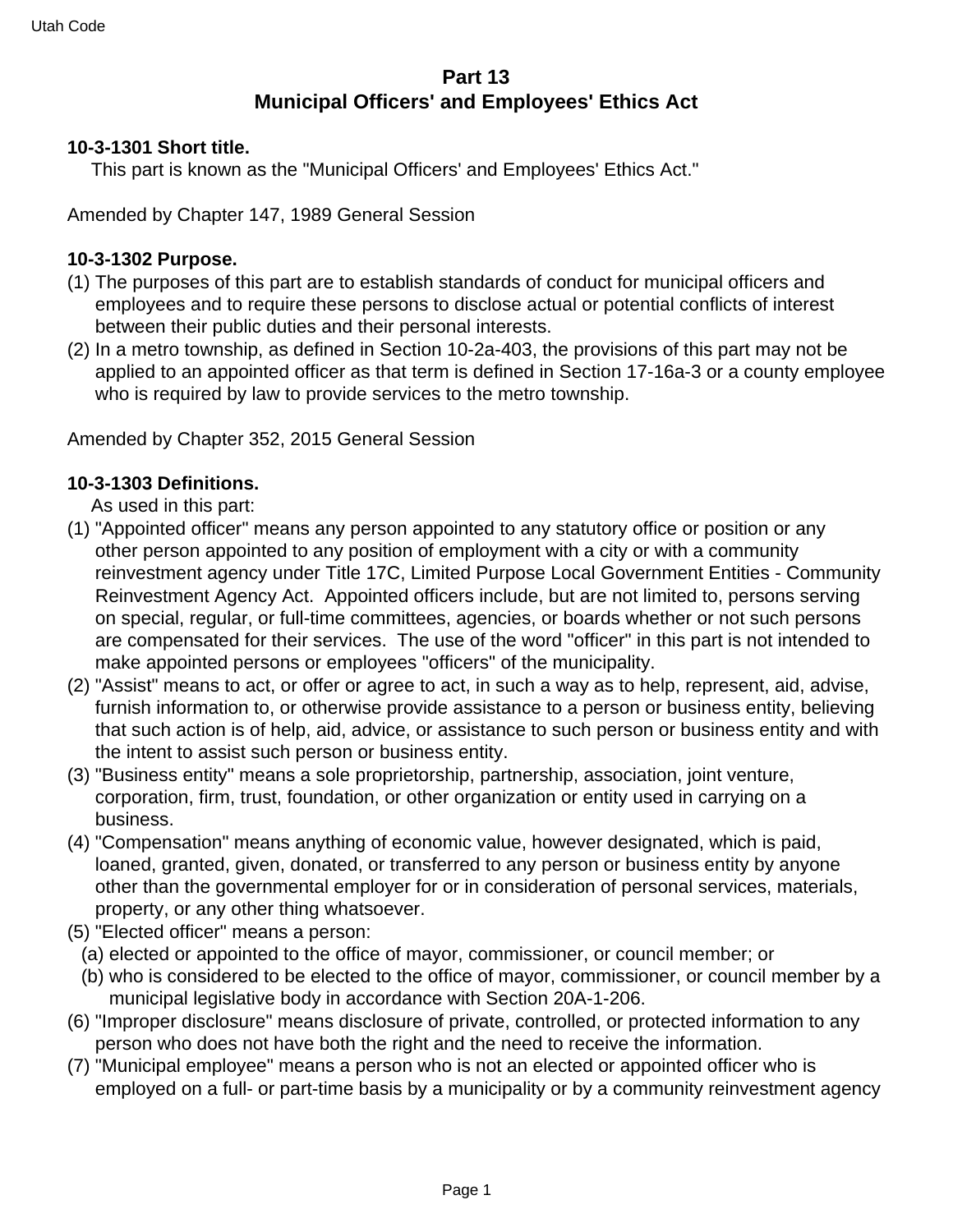under Title 17C, Limited Purpose Local Government Entities - Community Reinvestment Agency Act.

- (8) "Private, controlled, or protected information" means information classified as private, controlled, or protected under Title 63G, Chapter 2, Government Records Access and Management Act, or other applicable provision of law.
- (9) "Substantial interest" means the ownership, either legally or equitably, by an individual, the individual's spouse, or the individual's minor children, of at least 10% of the outstanding shares of a corporation or 10% interest in any other business entity.

Amended by Chapter 350, 2016 General Session

### **10-3-1304 Use of office for personal benefit prohibited.**

- (1) As used in this section, "economic benefit tantamount to a gift" includes:
	- (a) a loan at an interest rate that is substantially lower than the commercial rate then currently prevalent for similar loans; and
	- (b) compensation received for private services rendered at a rate substantially exceeding the fair market value of the services.
- (2) Except as provided in Subsection (4), it is an offense for an elected or appointed officer or municipal employee to:
	- (a) disclose or improperly use private, controlled, or protected information acquired by reason of the officer's or employee's official position or in the course of official duties in order to further substantially the officer's or employee's personal economic interest or to secure special privileges or exemptions for the officer or employee or for others;
	- (b) use or attempt to use the officer's or employee's official position to:
		- (i) further substantially the officer's or employee's personal economic interest; or
		- (ii) secure special privileges for the officer or employee or for others; or
	- (c) knowingly receive, accept, take, seek, or solicit, directly or indirectly, for the officer or employee or for another, a gift of substantial value or a substantial economic benefit tantamount to a gift that:
		- (i) would tend improperly to influence a reasonable person in the person's position to depart from the faithful and impartial discharge of the person's public duties; or
		- (ii) the person knows or that a reasonable person in that position should know under the circumstances is primarily for the purpose of rewarding the person for official action taken.
- (3) Subsection (2)(c) does not apply to:
	- (a) an occasional nonpecuniary gift having a value of less than \$50;
	- (b) an award publicly presented in recognition of public services;
	- (c) any bona fide loan made in the ordinary course of business; or
	- (d) a political campaign contribution.
- (4) This section does not apply to an elected or appointed officer or municipal employee who engages in conduct that constitutes a violation of this section to the extent that the elected or appointed officer or municipal employee is chargeable, for the same conduct, under Section 76-8-105.

Amended by Chapter 445, 2013 General Session

### **10-3-1305 Compensation for assistance in transaction involving municipality -- Public disclosure and filing required.**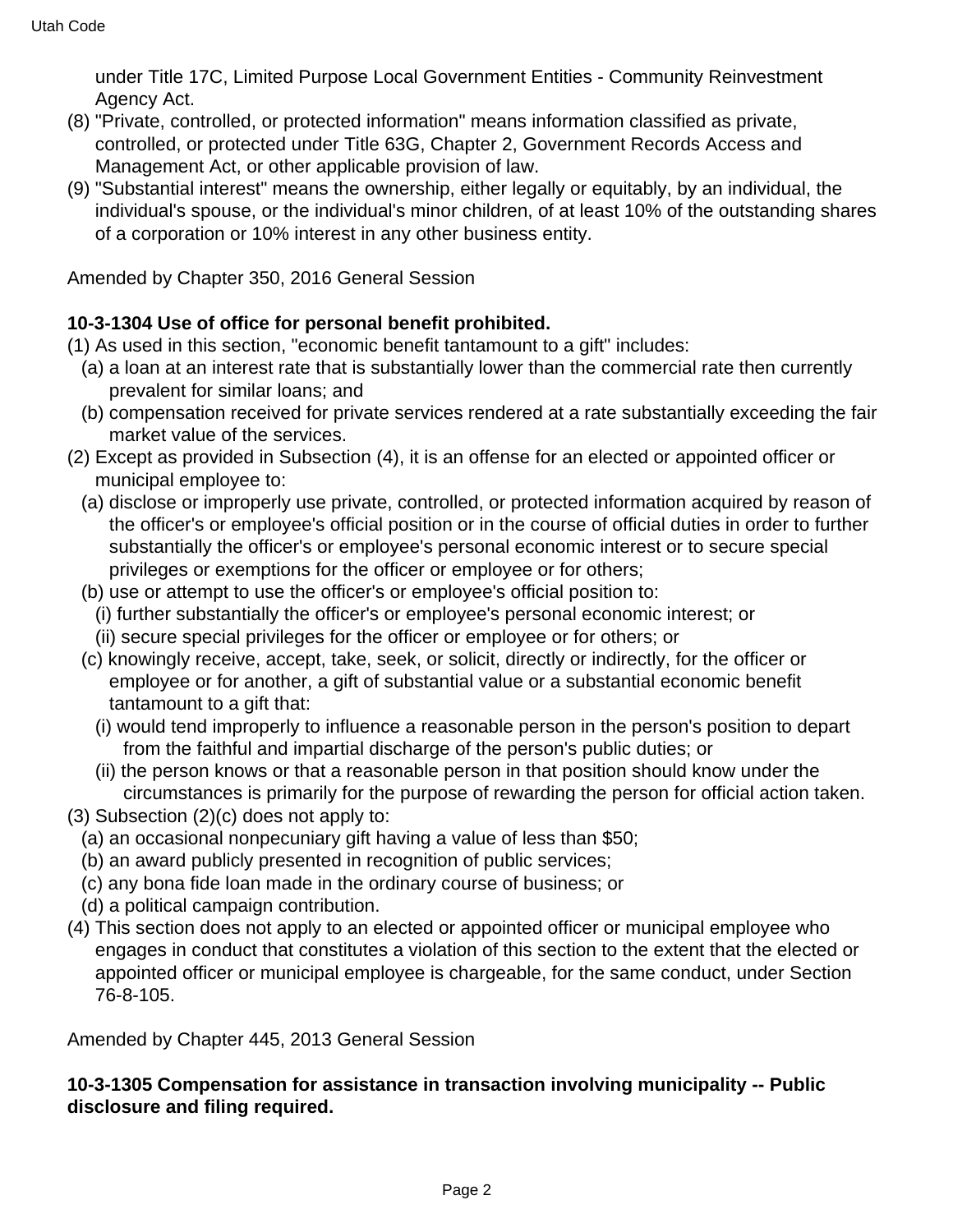- (1) As used in this section, "municipal body" means any public board, commission, committee, or other public group organized to make public policy decisions or to advise persons who make public policy decisions.
- (2) Except as provided in Subsection (6), it is an offense for an elected officer, or an appointed officer, who is a member of a public body to receive or agree to receive compensation for assisting any person or business entity in any transaction involving the municipality in which the member is an officer unless the member:
	- (a) files with the mayor a sworn statement giving the information required by this section; and
	- (b) discloses the information required by Subsection (5) in an open meeting to the members of the body of which the officer is a member immediately before the discussion.
- (3) It is an offense for an appointed officer who is not a member of a public body or a municipal employee to receive or agree to receive compensation for assisting any person or business entity in any transaction involving the municipality by which the person is employed unless the officer or employee:
	- (a) files with the mayor a sworn statement giving the information required by this section; and
	- (b) discloses the information required by Subsection (5) to:
		- (i) the officer or employee's immediate supervisor; and
		- (ii) any other municipal officer or employee who may rely upon the employee's representations in evaluating or approving the transaction.
- (4)
	- (a) The officer or employee shall file the statement required to be filed by this section 10 days before the date of any agreement between the elected or appointed officer or municipal employee and the person or business entity being assisted or 10 days before the receipt of compensation by the officer or employee, whichever is earlier.
- (b) The statement is public information and shall be available for examination by the public.
- (5) The statement and disclosure shall contain:
- (a) the name and address of the officer or municipal employee;
- (b) the name and address of the person or business entity being or to be assisted or in which the appointed or elected official or municipal employee has a substantial interest; and
- (c) a brief description of the transaction as to which service is rendered or is to be rendered and of the nature of the service performed or to be performed.
- (6) This section does not apply to an elected officer, or an appointed officer, who is a member of a public body and who engages in conduct that constitutes a violation of this section to the extent that the elected officer or appointed officer is chargeable, for the same conduct, under Section 76-8-105.

Amended by Chapter 445, 2013 General Session

### **10-3-1306 Interest in business entity regulated by municipality -- Disclosure statement required.**

(1) Every appointed or elected officer or municipal employee who is an officer, director, agent, or employee or the owner of a substantial interest in any business entity which is subject to the regulation of the municipality in which he is an elected or appointed officer or municipal employee shall disclose the position held and the nature and value of his interest upon first becoming appointed, elected, or employed by the municipality, and again at any time thereafter if the elected or appointed officer's or municipal employee's position in the business entity has changed significantly or if the value of his interest in the entity has increased significantly since the last disclosure.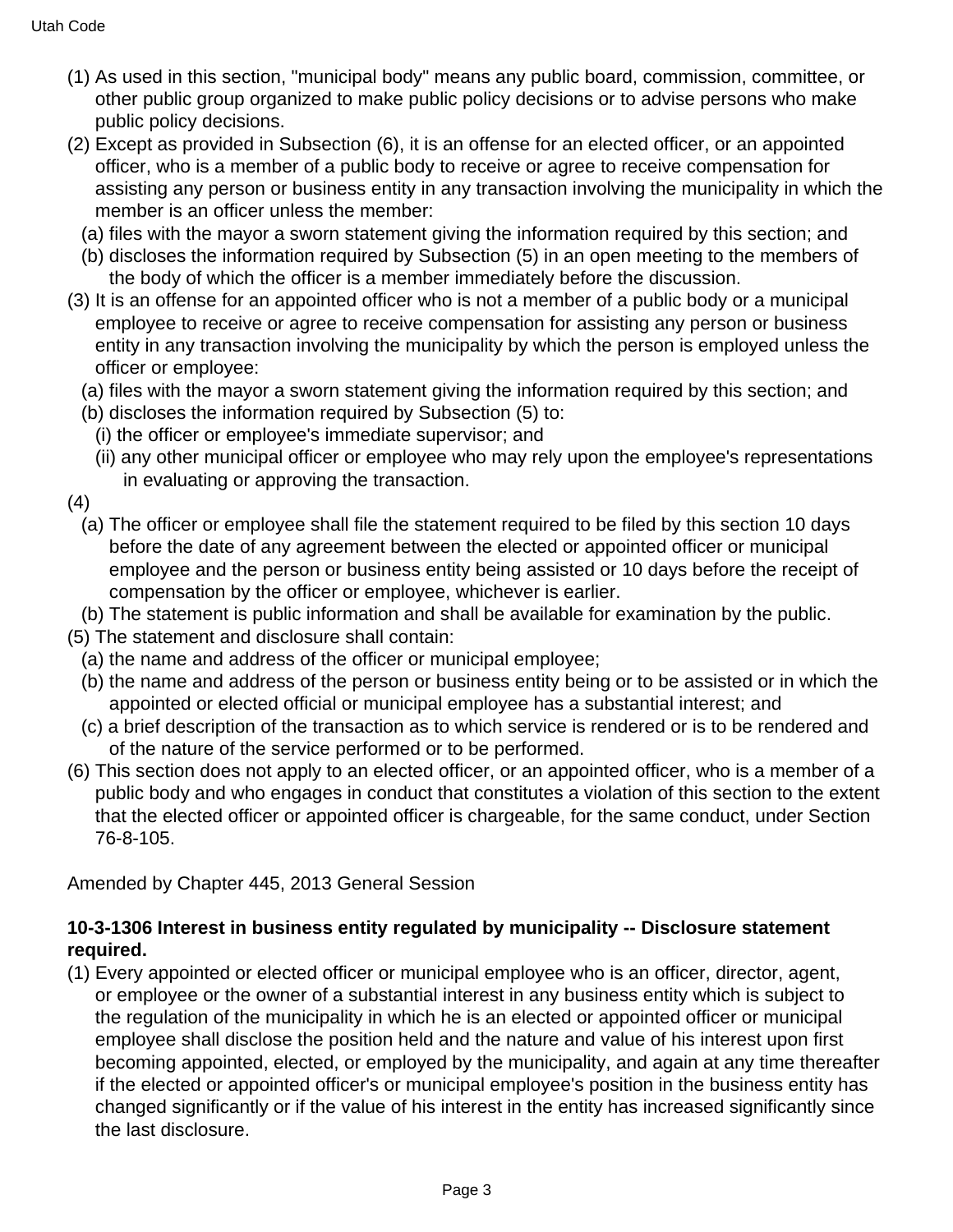- (2) The disclosure shall be made in a sworn statement filed with the mayor. The mayor shall report the substance of all such disclosure statements to the members of the governing body, or may provide to the members of the governing body copies of the disclosure statement within 30 days after the statement is received by him.
- (3) This section does not apply to instances where the value of the interest does not exceed \$2,000. Life insurance policies and annuities may not be considered in determining the value of any such interest.

Amended by Chapter 378, 2010 General Session

## **10-3-1307 Interest in business entity doing business with municipality -- Disclosure.**

- (1) Every appointed or elected officer or municipal employee who is an officer, director, agent, employee, or owner of a substantial interest in any business entity which does or anticipates doing business with the municipality in which he is an appointed or elected officer or municipal employee, shall publicly disclose to the members of the body of which he is a member or by which he is employed immediately prior to any discussion by such body concerning matters relating to such business entity, the nature of his interest in that business entity.
- (2) The disclosure statement shall be entered in the minutes of the meeting.
- (3) Disclosure by a municipal employee under this section is satisfied if the employee makes the disclosure in the manner required by Sections 10-3-1305 and 10-3-1306.

Amended by Chapter 147, 1989 General Session

## **10-3-1308 Investment creating conflict of interest with duties -- Disclosure.**

 Any personal interest or investment by a municipal employee or by any elected or appointed official of a municipality which creates a conflict between the employee's or official's personal interests and his public duties shall be disclosed in open meeting to the members of the body in the manner required by Section 10-3-1306.

Amended by Chapter 147, 1989 General Session

# **10-3-1309 Inducing officer or employee to violate part prohibited.**

 It is a class A misdemeanor for any person to induce or seek to induce any appointed or elected officer or municipal employee to violate any of the provisions of this part.

Amended by Chapter 241, 1991 General Session

# **10-3-1310 Penalties for violation -- Dismissal from employment or removal from office.**

 In addition to any penalty contained in any other provision of law, any person who knowingly and intentionally violates this part, with the exception of Sections 10-3-1306, 10-3-1307, 10-3-1308, and 10-3-1309, shall be dismissed from employment or removed from office and is guilty of:

- (1) a felony of the second degree if the total value of the compensation, conflict of interest, or assistance exceeds \$1,000;
- (2) a felony of the third degree if:
	- (a) the total value of the compensation, conflict of interest, or assistance is more than \$250 but not more than \$1,000; or